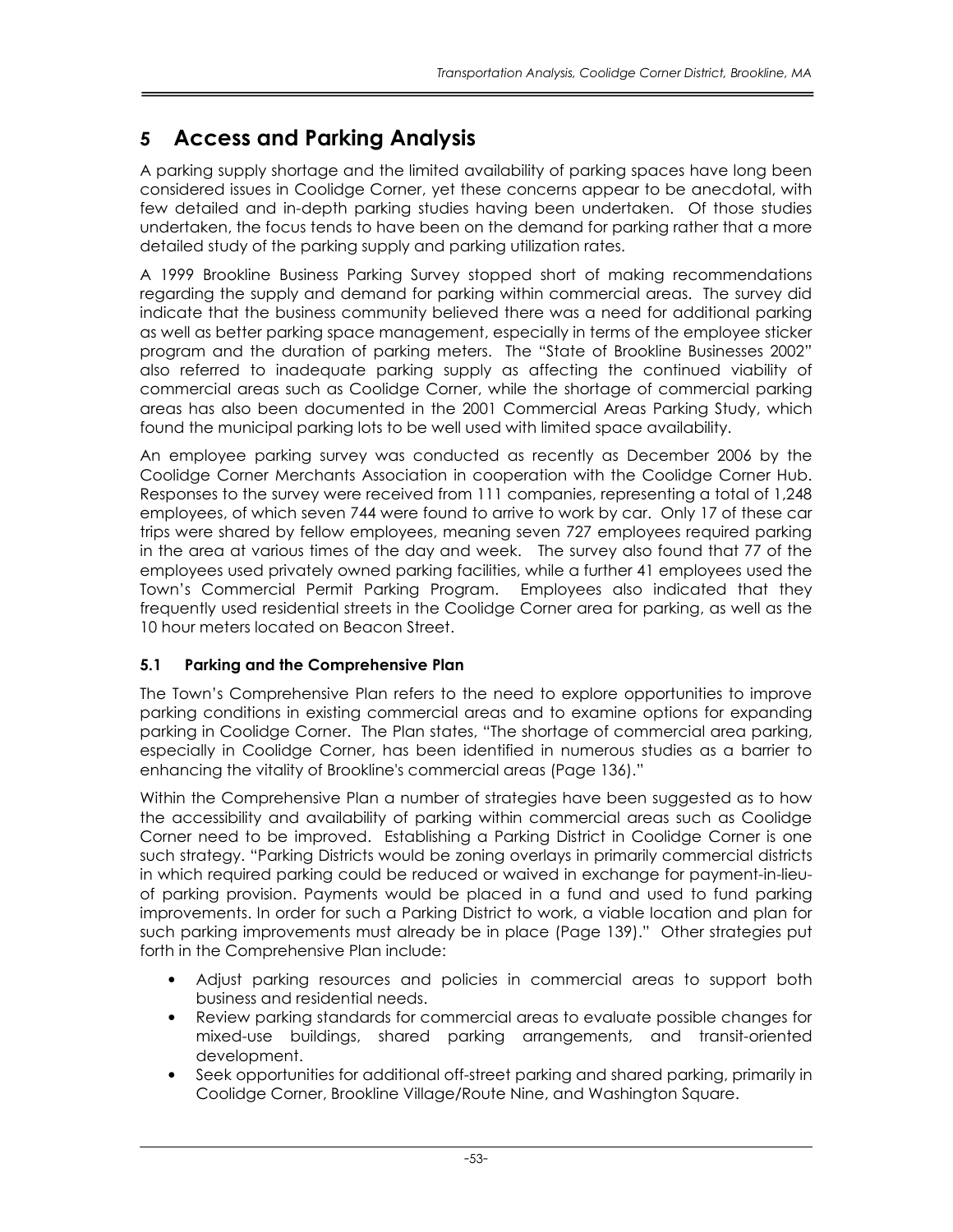- Design and implement a consistent town-wide signage program for parking in conjunction with streetscape improvements.
- Continue providing public parking spaces for car-share companies (such as Zipcar) and encourage the same in private parking lots.
- As part of district and neighborhood plans, evaluate the need for and seek appropriate opportunities for additional off-street parking and shared parking in Coolidge Corner, Brookline Village/Route Nine, Washington Square, and Chestnut Hill. (Page 37, 38 & 131)

Although increasing and/or relocating the parking supply within Coolidge Corner is referenced within the Comprehensive Plan, the Plan also points out that the potential impacts of additional parking must also be explored, especially as to how parking patterns might impact residential neighborhoods (Page 137).

### 5.2 Parking Space Inventory and Survey

An inventory of all metered on-street and off-street parking spaces in the Coolidge Corner District was undertaken, as was a survey of parking occupancy levels for all these metered spaces. Park Street and Naples Road were also inventoried for parking demand, with these two streets essentially serving as a sample of un-metered residential streets close to the heart of the District. All of this inventory and survey work was undertaken between the beginning of September 2006 and the beginning of January 2007. In addition, for the Centre Street East lot, which was deemed to require a greater level of study, a license plate survey was also undertaken over the period of a day.

### On-Street Metered Parking

A parking occupancy survey of all on-street metered parking spaces in the District was undertaken on eight different days, with different times of the day selected. Thursday, Friday and Saturday were the days when the survey work was primarily undertaken, with the assumption being that these were the days when the demand for on-street parking would be the greatest. For ease of use, all of the data collected has been broken down into a series of graphs and figures to more clearly represent the findings.

#### On-Street Metered Parking - Harvard Street

The average percentage of occupied on-street parking spaces within the District as one travels north to south along Harvard Street (approximately Verndale Street to School Street) was calculated (Figure 18). As would be expected, the closer to the intersection of Beacon Street, the greater the average occupancy rate of on-street parking spaces. For that section of Harvard Street between Babcock Street and Marion Street, average occupancy levels were consistently above 90%.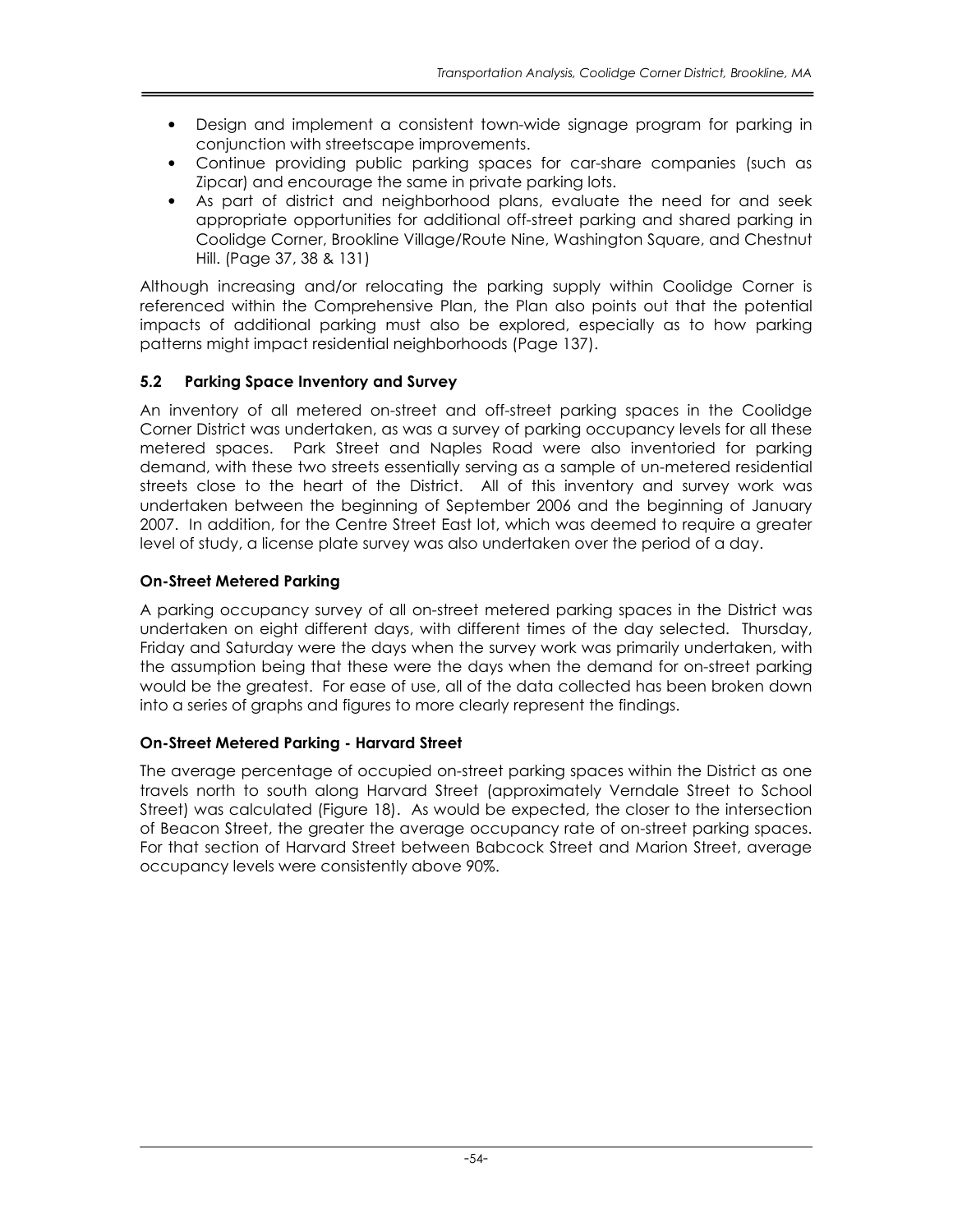



#### On-Street Metered Parking - Beacon Street

A similar scenario to Harvard Street plays out along Beacon Street. The average percentage of occupied metered on-street parking spaces within the District as one travels west to east along Beacon Street (approximately Lancaster Terrace/Fairbanks Street to Powell Street/Marshall Street) was calculated (Figure 19). Again, the closer to the intersection of Harvard Street and the core of the District, the greater the average occupancy rate of the on-street parking spaces. For that section of Beacon Street between Marion Street and Pleasant Street, average occupancy levels were above 90%.



Figure 19 – Beacon Street – Average Percentage of Occupied Metered Spaces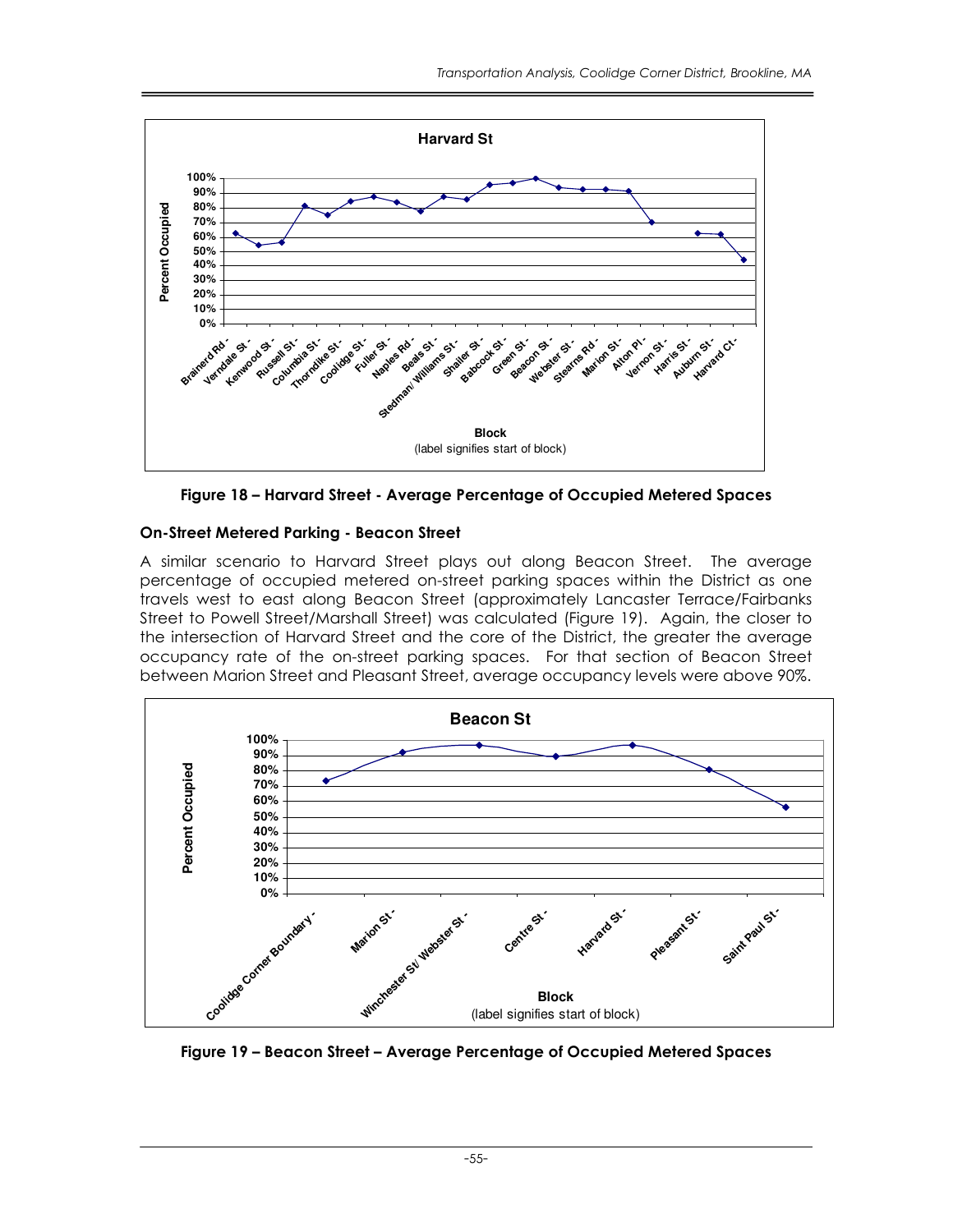#### Metered Street Parking

In addition to Harvard Street and Beacon Street there are a significant number of other streets within the District which also have metered parking. Each of these streets with metered parking were also surveyed to determine parking space occupancy rates (Figure 20). As can be seen, average occupancy rates were consistently high, ranging from seventy three percent (73%) on Pleasant Street to ninety six percent (96%) on Longwood Avenue.



Figure 20– Average Occupancy of On-Street Spaces by Street

To further illustrate the high levels of on-street parking experienced within the District, the average occupancy of metered on-street spaces for each of the days that counts were taken in the District were calculated (Figure 21). As would be expected occupancy rates are consistently high, ranging from seventy three (73%) to eighty five (85%). It should be noted however that the seventy three (73%) occupancy rate for the second Saturday of the survey was collected on an extremely wet and windy day. This may explain why at 73% the parking occupancy levels are lower than would otherwise be expected for a Saturday.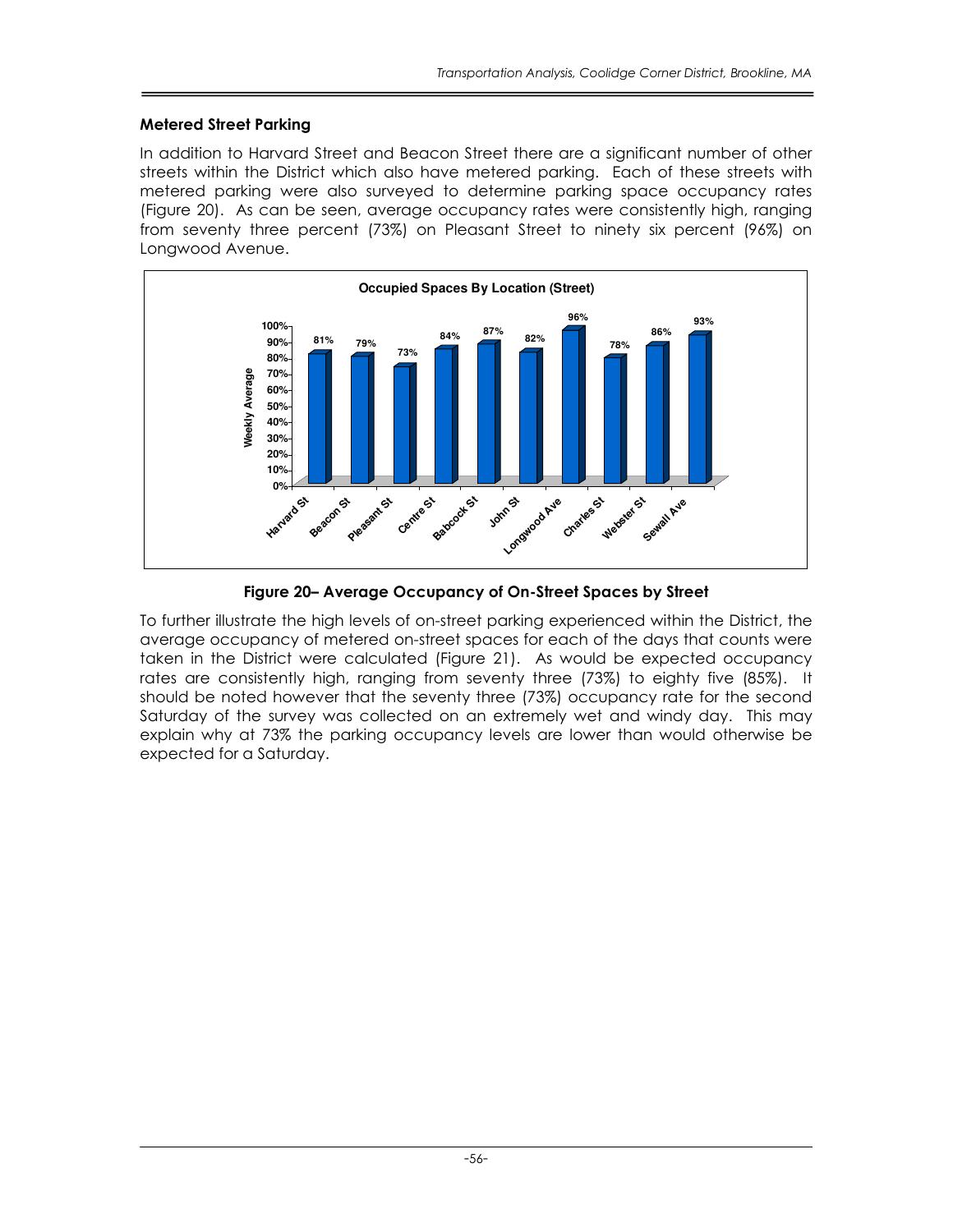

Figure 21 – Average Occupancy of On-Street Spaces by Day

# Municipal Parking Lots

Similar to the data collected for metered on-street parking spaces, the data collected for occupancy levels within the municipal parking lots has also been broken down into a series of graphs and figures for ease of use. Surveying for the occupancy rates of the municipal off-street parking facilities was also undertaken on different days at different times, though the tendency again was to do most of the survey work on either a Thursday, Friday, or Saturday, the days assumed to be busiest and with the greatest occupancy rates.

The average occupancy based on the occupancy counts that were taken for each of the municipal lots was calculated (Figure 22). A few of the overall percentages shown in Figure 22 appear low, such as for the Centre Street West lot and the John Street lot. However, the Centre Street West lot is used exclusively for commercial parking and varies dramatically by time of day and shift schedules, while with the John Street lot, which only has 14 spaces, as little as three or four more vehicles using this lot would result in a significant increase in the overall occupancy percentage.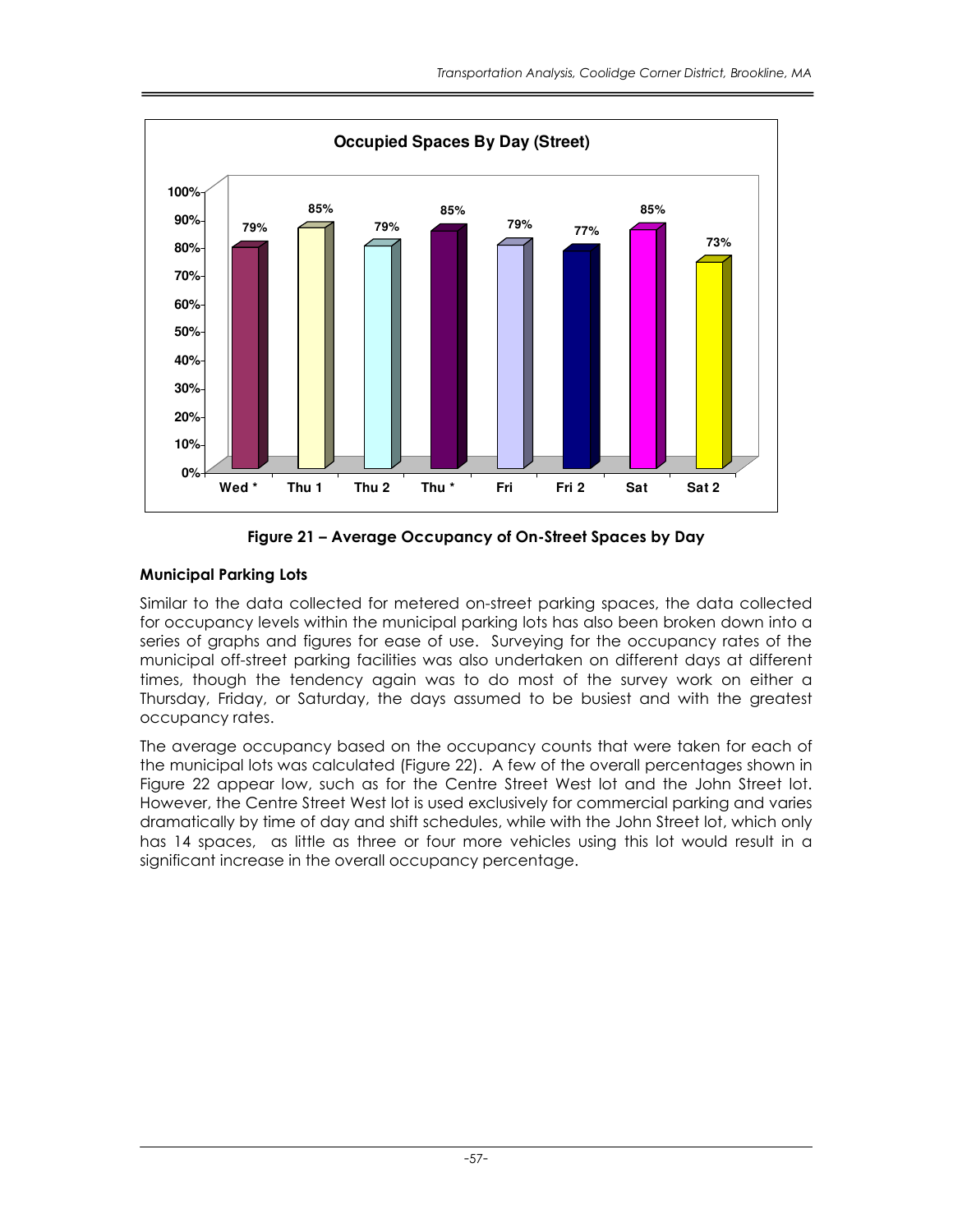

Figure 22 – Average Occupancy Within Municipal Lots

To further illustrate the high levels of parking occupancy experienced within all the municipal lots, the average occupancy for each of the days that counts were taken in the District were calculated (Figure 23). Occupancy rates are generally high, ranging from fifty three percent (53%) to ninety percent (90%). Again, it should be noted that the occupancy rate data for the second Saturday of the survey were collected on an extremely wet and windy day. This may explain why, at 72%, the parking occupancy levels are lower than would otherwise be expected for a Saturday.



Figure 23 – Average Occupancy Within Municipal Lots by Day

# Metered Parking

Combining both on-street and off-street parking occupancy levels for those days when both were surveyed shows average parking occupancy levels within the heart of the Coolidge Corner District to be well over 70% (Figure 24).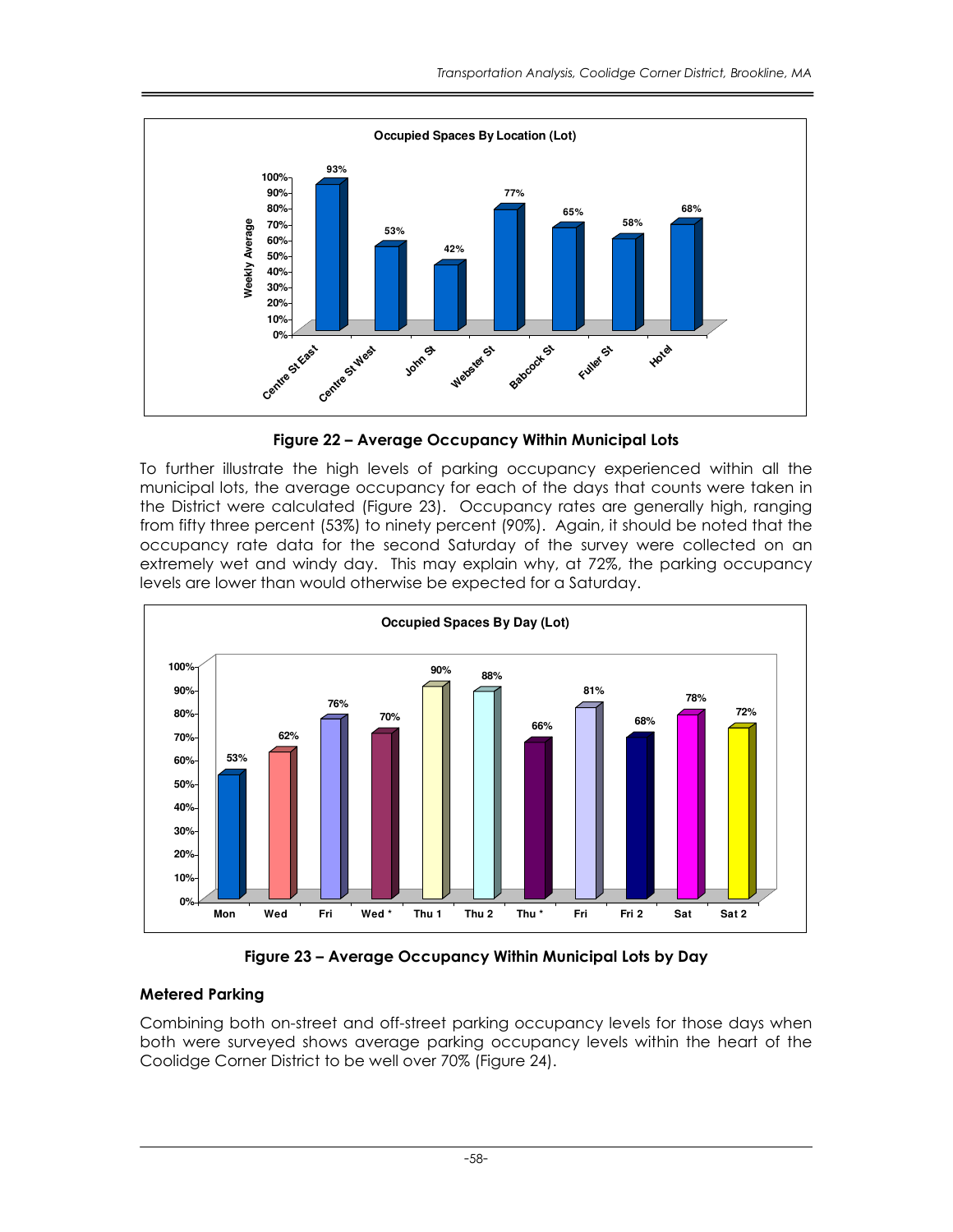

Figure 24 – Average of On-Street and Off-Street Parking Occupancy Levels

# Centre Street East Lot

An additional level of review was performed for the Centre Street East lot. The Centre Street East municipal parking lot is the largest and busiest lot within the District. This parking lot, including the out cove to the rear of Walgreens, has 143 parking spaces. The lot is a three hour lot – vehicles cannot occupy a metered space for longer than three hours. In addition to the manual counts that were undertaken for this lot, a license plate survey was undertaken on Thursday, December 7, 2006.

The license plates collected during the survey of the Centre Street East Lot were geocoded to find the vehicles place of origin. Data was limited to vehicles originating in Massachusetts state borders. Vehicles originated from the far reaches of the state including Cape Cod and the far West. Most vehicles, however, originated in either Brookline or Boston (Figure 25).

A parking utilization study was also performed at the Center Street East lot on Thursday, December 7, 2006 from 11 am until 7 pm. Every hour, on the hour, the license plate of each vehicle was recorded as well as the space that the vehicle was parked in. The purpose of the survey was to identify parking turnover rates. Throughout the eight hour survey period, a total of only 79 spaces were available on the hour. The largest number of spaces was available at 6 pm, seventeen 17 spaces (Figure 26).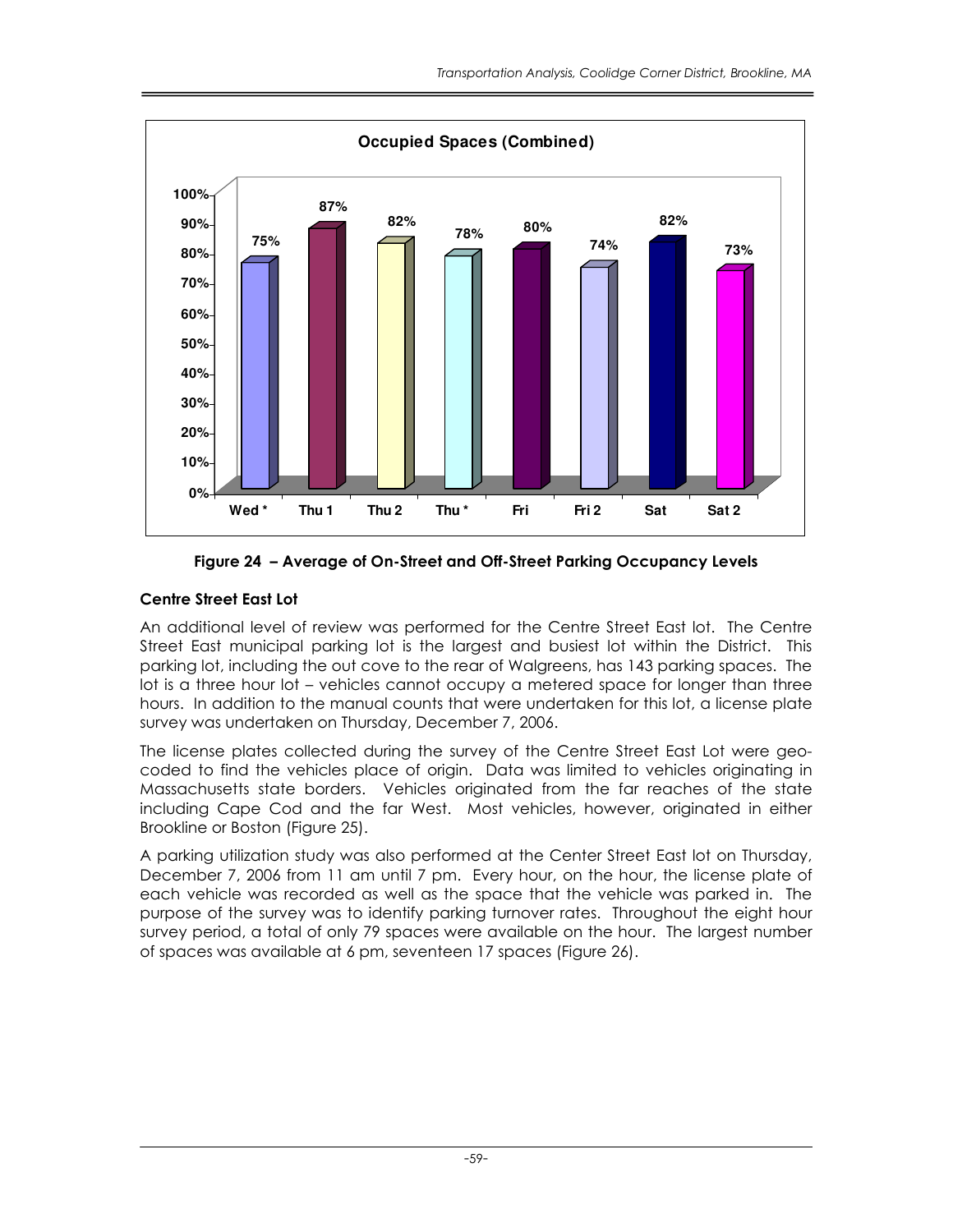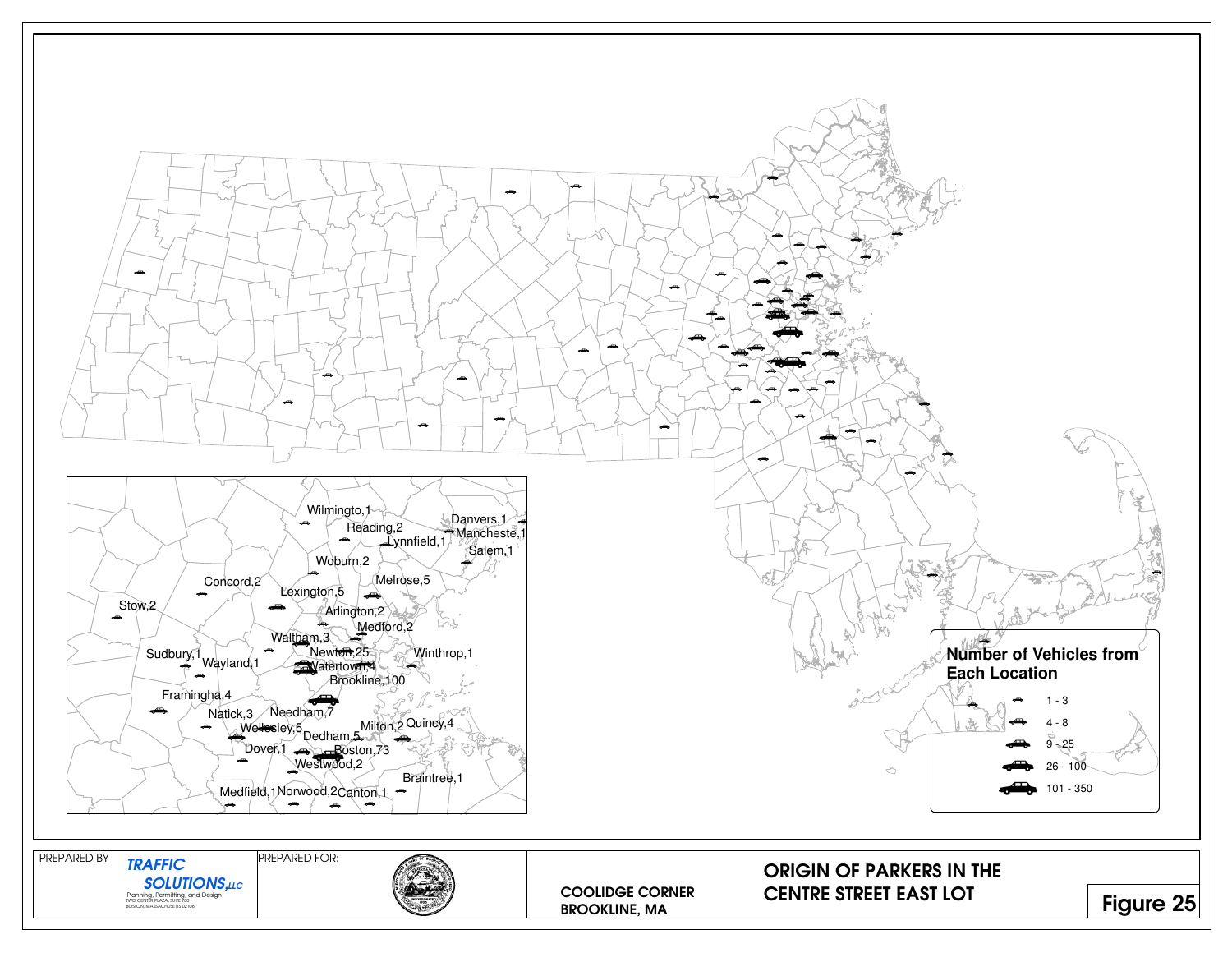

Figure 26 - Number of Parking Spaces Available - Center Street East Parking Lot - Thursday, December 7, 2006

During the day, the average occupancy in the parking lot was 94 percent; at 11 am, the parking lot was completely full (Figure 27).



Figure 27 - Duration of Parked Vehicles - Center Street East Parking Lot – Thursday, December 7, 2006

On Thursday, December 7, 2006 it was found that 280 different vehicles were parked for at least an hour or more (Figure 28). Of these 280 vehicles, 25 vehicles, or close to nine percent (8.93%) of the spaces were illegally parked. Illegally parked can be defined as those vehicles that are left in the same space for at least 3 hours. Of the 280 vehicles which parked for an hour or more, five vehicles (1.79%) were parked in the parking space during the entire eight hour study period, six vehicles (2.14%) were parked for five or more hours, 14 vehicles (5%) were parked for four or more hours. Based on the data collection technique, namely collecting the data on the hour every hour, the vehicles that were